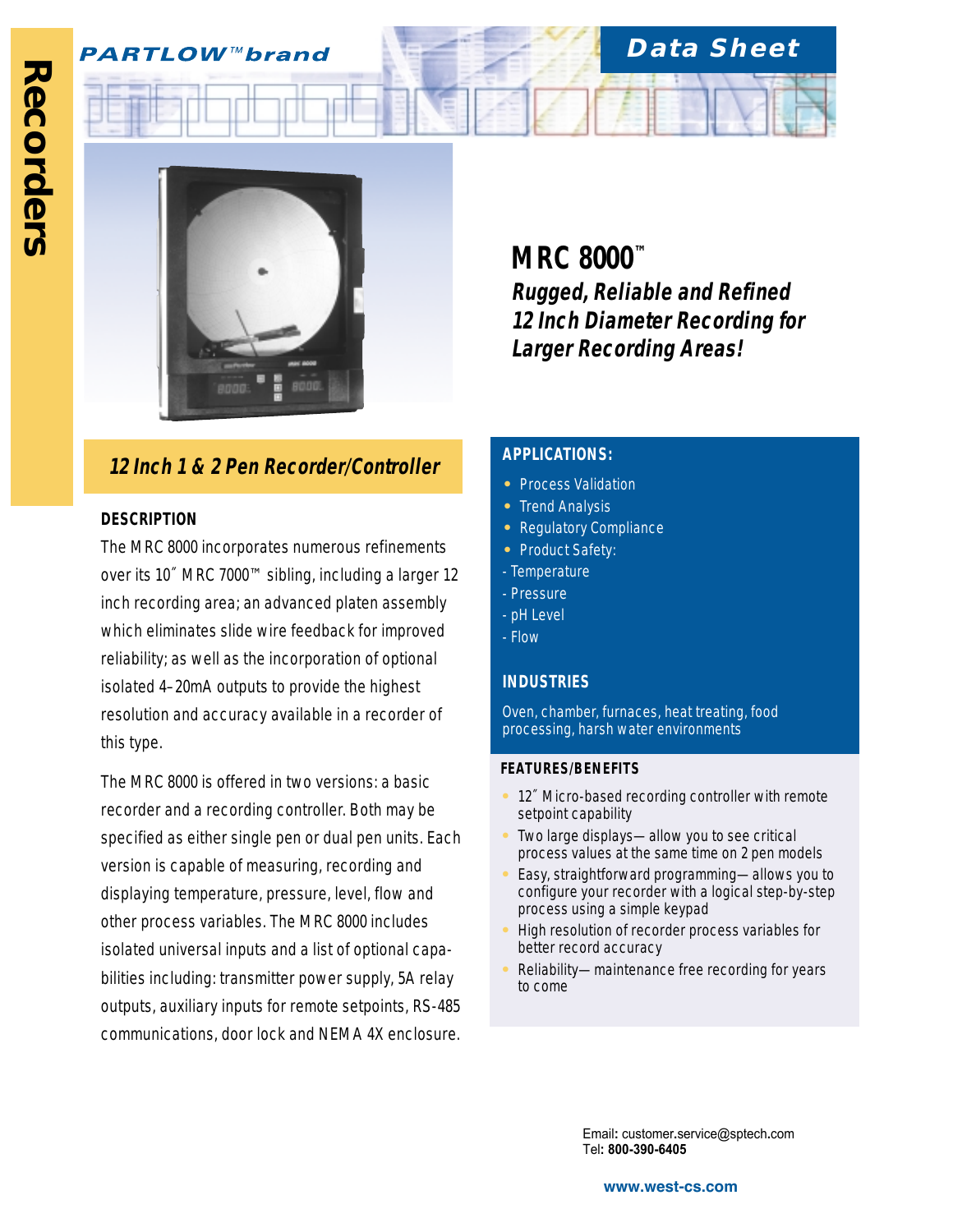

## **12 Inch 1 & 2 Pen Recorder/Controller**

## **SPECIFICATIONS**

#### **STANDARD FEATURES**

- **Modes:** Digital; record or controller functionality.
- **Display:** Two 4-digit digital displays: 0.56˝ high, red, seven segment LED; 3 button keypad; automatic and decimal point positioning.
- **Status Indicators:** Red LEDs for ALRM1/ALRM2 (Recorders); yellow, red LEDs MAN, OUT1/ OUT2, ALRM.
- **Chart:** 10˝ circular chart; 100 charts furnished with each instrument. Unless otherwise specified, charts shipped with instrument are 0–100 range. 24 hour rotation default setting.
- **Chart Drive:** DC Stepper Motor.
- **Chart Rotation:** User configurable from 0.1 and 999.9 hours per revolution.
- **Chart Range:** Bottom and top of span –9999 to 9999 units.
- **Pen Type:** One or two disposable fiber tip pen. Pen Color: Pen 1 (red); Pen 2 (green).
- **Memory Backup:** Battery backed SRAM; 5 year minimum life.
- **Construction/Enclosure:** Gasketed cover, case and windows. Structural foam case and cover with plastic or glass window area.

#### **OPERATING CHARACTERISTICS**

**Operating Temp:** 32° to 122°F (0° to 50°C). **Storage Temp:** –40° to 149°F (–40° to 65°C). **Humidity**: 0% to 90% non-condensing R.H. **Vibration:** 0.5 to 100Hz @ 0.2g.

#### **ELECTRICAL**

**Power Consumption:** 25VA max. **Line Voltage:** 115V or 230VAC ±10%, 50–60Hz.

#### **INPUTS**

- **Thermocouple:** J, K, T, R, S, E, B, N, C. **RTD:** 100 ohm, platinum; 0.00385 ohms/ohm/°C **RTD Excitation Current:** 330 microamps, typical. **DC Voltage:** 0–25mV, 0–50mV, 10–50mV, 0–5V, 1–
- 5V. **DC Current:** 4–20mA or 0–20mA used with appropriate external shunt resistor.
- **Remote Setpoint Input:** 0–5VDC, 1–5VDC, 4– 20mA, or 0–20mA with shunt resistor.

#### **OUTPUTS**

#### **CONTROL OUTPUTS:**

**ON/OFF:** Assignable to alarm and control outputs.

**MRC 8000™**

**Recording Areas!**

**Rugged, Reliable and Refined**

**12 Inch Diameter Recording for Larger**

- **Relay:** SPDT; 115VAC 5.0A resistive, 1/8HP, 230VAC, 230VAC 2.5A resistive, 1/8HP, 250VA.
- **SSR Driver:** Open collector output; short circuit protected @ 100mA max; provides 4VDC @ 20mA or 3VDC @ 40mA.
- **Current:** Assignable to process value or setpoint transmission or control outputs; 0– 20mA or 4–20mA nominal output span; 650 ohm

#### **ALARM/EVENT OUTPUTS (Options):**

- **Number:** Up to two process alarms for each of two inputs. Type: Process high/low (recorder); process, deviation and band (controller).
- **Relay:** SPDT: 115VAC 5.0A resistive, 1/8HP, 230VAC; 230VAC 2.5A resistive, 1/8HP, 250VA.
- **SSR Driver:** Open collector output; short circuit protected @ 100mA max; provides 4VDC @ 20mA or 3VDC @ 40mA.
- **Process Alarm:** Direct (High) or Reverse (Low) –9999 to 9999 units.
- **Deviation Alarm:** Direct (deviation above setpoint) or Reverse (deviation below setpoint) –3000 to 3000 units.
- **Deviation Band Alarm:** Open or closed 1 to 3000 units.
- **Alarm Hysteresis:** 0–300 units.

#### **PERFORMANCE**

#### **GENERAL:**

- **Input Measurement Error:** Type J, K, T, E, N, C, T/C and RTD ±0.25% of reading plus 1 degree @ 25°C; Type R, S, B, C, T/C
- **Ambient Temperature Error:** 0.04% of span per degree C deviation from 25°C.
- **Cold Junction Compensation Error:** ±0.2% @ 25°C.
- **Cold Junction Compensation Rejection:** 0.04% deviation from 25°C.
- **Linearization Error: TCs:** ±0.25°C typical; ±0.5°C worst case with exceptions; RTDs: ±0.1°C typical; ±0.3°C worst case.

**Noise Rejection:** Common Mode Rejection: 90dB minimum; 24VAC maximum for RTD input; 115VAC max for other inputs; Normal Mode Rejection: 85dB minimum @ 60Hz or greater. **Isolation:** N/A.

**Chart Accuracy:** Recording: 0.5% of span.

**Chart Rotation:** ±0.5% or rotation time..

**Chart Accuracy:** Recording: 0.5% of span.

- **Chart Rotation:** ±0.5% or rotation time.
- **Resolution:** 0.15% of chart span. **Dead Band:** 0.3% of chart span.
- **Process Value Output Error Limit:** N/A.
- **Record Error Limit:** N/A.
- 

#### **CONTROL PARAMETERS:**

- **Proportional Band Output 1/Output 2:** 1 to 3000 units.
- **Manual Reset (Integral):** –1500 to 1500 units. **Auto Reset (Integral):** 0–100 repeats/minute. **Rate Derivative:** 0–10 minutes.
- **Cycle Time Output 1/Output 2:** 1–240 seconds.
- **Position Proportioning Sensitivity:** 0.0–50.0%. **ON/OFF Hysteresis:** 0–300 units (width of
- hysteresis band).
- **First /Second Output Position:** –1000 to 1000 units.
- **Control Action:** Direct or reverse.
- A**utomatic Transfer Function:** User-selectable to transfer from manual to automatic control when setpoint is reached; can be disabled.
- **Anti-Reset Windup:** Auto-reset is disabled when the process is outside of the proportional band.

**Auto/Manual:** Bumpless transfer.

- **Manual Output:** 0–100%.
- **Output Limiting:** High/Low 0–100%.
- **Setpoint Limiting:** High/Low limit: –9999 to 9999 units.



Email**:** customer**.**service@sptech**.**com Tel**: 800-390-6405**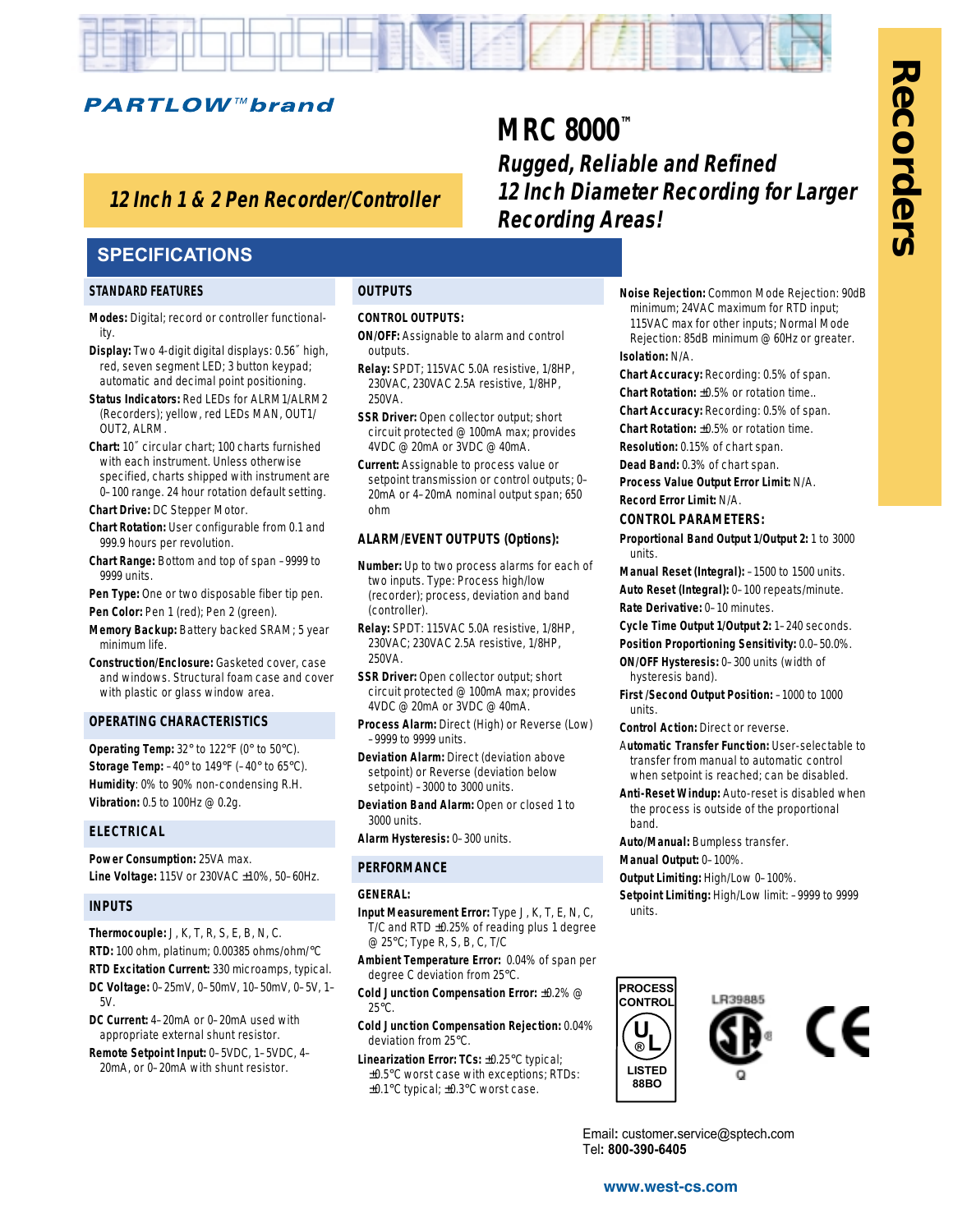

NEMA 3 standard; NEMA 4 optional; CE

**Mounting/Mounting Position:** Panel or wall.

**PROTECTION**

compliance optional. **PHYSICAL DIMENSIONS Width:** 14.12˝ (359mm). **Depth:** 7.75˝ (197mm). **Height:** 16.77˝ (426mm). **Weight:** 20 lbs (9.1kg).

## **PARTLOW™brand**

## **Hollowshaft, Incremental Encoders 12 Inch 1 & 2 Pen Recorder/Controller**

# **MRC 8000™**

**Rugged, Reliable and Refined 12 Inch Diameter Recording for Larger Recording Areas!**

## **SPECIFICATIONS**

#### **COMMUNICATIONS INTERFACES**

**Communications Port:** RS–485 serial, half duplex.

- **Protocol:** Per ASCII and ANSI X3.28 subcategories 2.5 & A4.
- **Bit Rate:** User configurable; 300, 600, 1200, 2400, 4800 or 9600/sec.
- **Configuration:** Monitor: Read only. Normal: Read and write.

#### **RATINGS/AGENCY APPROVALS**

**Safety:** UL 1092/916 and QUXY File E67237; CSA Spec 142 File E67237; CE EN60010–1 1993/ 1995. **Immunity:** CE EN50082-1:1992

**Emissions:** CE EN55022:1987 Class A. **Limit Device:** N/A **Other:** ISO 9002 registered.

## **DIMENSIONS**



**Headquarters:** 1675 Delany Road • Gurnee, IL 60031-1282 • USA Phone: +1 847.662.2666 • Fax: +1 847.662.6633

#### **Satellite Locations:**

**North America:** North Carolina, South Carolina, Connecticut, Massachusetts, New York,<br>Canada, British Virgin Islands • **Europe:** United Kingdom, Italy, France, Germany, Spain,<br>Slovakia • Latin America: Brazil • **Asia:** Ch

### **OPTIONS/ACCESSORIES** Plastic or glass window option.

24V DC transmitter power supply option. Door lock option. NEMA 4 protection option; CE compliance option. 5A relay output option. Remote setpoint/position proportioning option. RS-485 communication option. 115 or 230VAC input option. Door lock and sealed conduit/connector option.

#### **WARRANTY**

3 years.

5.24" (133.10mm) 2.12" (53.85mm) 12.60" (320.04mm) 2.044" (58.93mm)

> Email**:** customer**.**service@sptech**.**com Tel**: 800-390-6405**